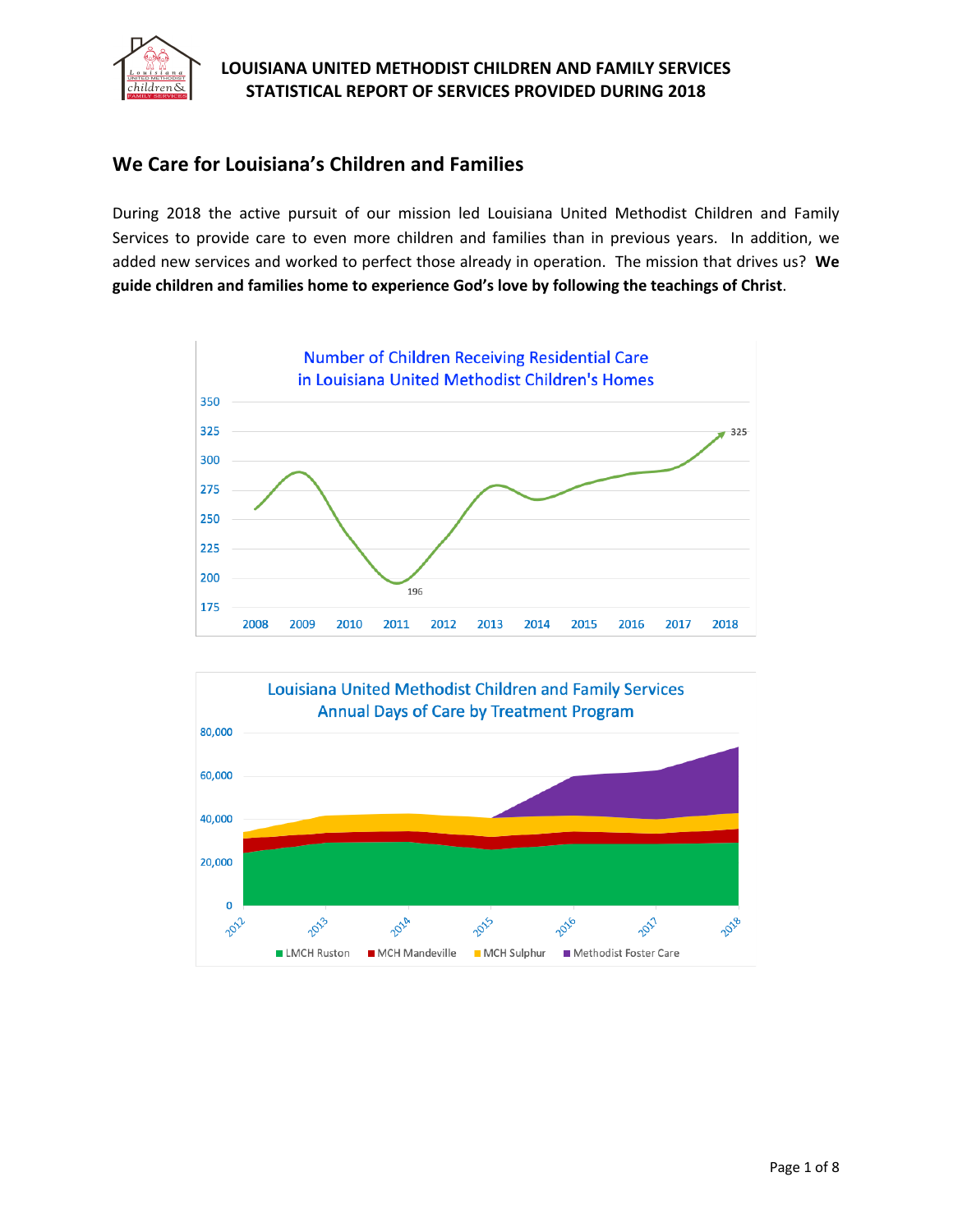

## **Louisiana's Methodist Children's Homes**

The three United Methodist children's homes are located in the bootstrap, heel and toe of Louisiana's boot-shaped state. In addition to the residential care we provide at Louisiana Methodist Children's Home, Methodist Children's Home of Greater New Orleans, and Methodist Children's Home of Southwest Louisiana, from these three children's homes, we also reach into communities across Louisiana with services for families and children.

#### **Intensive and Comprehensive Residential Care for Children and Adolescents**

Louisiana Methodist Children's Home, Methodist Children's Home of Southeast Louisiana, and Methodist Children's Home of Southwest Louisiana are licensed by Louisiana's Department of Health as Psychiatric Residential Treatment Facilities. Our three campuses provide the most intensive, comprehensive and holistic residential care available to Louisiana's children and adolescents. We receive requests for care from throughout Louisiana from parents; from other treatment facilities; from managed care organizations; from custodial state agencies including the Department of Children and Family Services, the Office of Juvenile Justice, and the Louisiana Department of Health; from clergy and from healthcare professionals.

During 2018, 325 children received care in our three children's homes. Among our three children's homes, we provided 42,906 actual days of care during 2018, operating at 93.3% of potential capacity. This represents a 6.5% increase over 2017.

## **Residential Occupancy**

|                                                  | <b>Potential</b> | Actual       | Percentage  |  |
|--------------------------------------------------|------------------|--------------|-------------|--|
| <b>Residential Treatment Facility</b>            | Days of Care     | Days of Care | of Capacity |  |
| Louisiana Methodist Children's Home              | 30.660           | 29.184       | 95.2%       |  |
| Methodist Children's Home of Greater New Orleans | 6.570            | 6,298        | 95.8%       |  |
| Methodist Children's Home of Southwest Louisiana | 8,760            | 7.424        | 84.8%       |  |
| <b>TOTAL</b>                                     | 45.990           | 42.906       | 93.3%       |  |

#### **HOWARD SCHOOL**

The Lorraine Howard Educational Center or "Howard School" is located on the Ruston campus of the Louisiana Methodist Children's Home. Licensed by Louisiana's Department of Education as an alternative school, Howard School provided educational services to 226 youth during the 2018 calendar year. Of these students, 223 were residents of the Louisiana Methodist Children's Home and 3 were offcampus youth from the local school district. The average daily student count for educational services on any given day at Howard School and the John Allen Vocational Center was 84.

With the support of the Clinical Department and mental health specialists, youth attended classes at the school for a full day of instruction rather than being taught in the more restricted buildings of Lewis and Scott. Youth attending school in these buildings or more restrictive settings averaged roughly 6% of the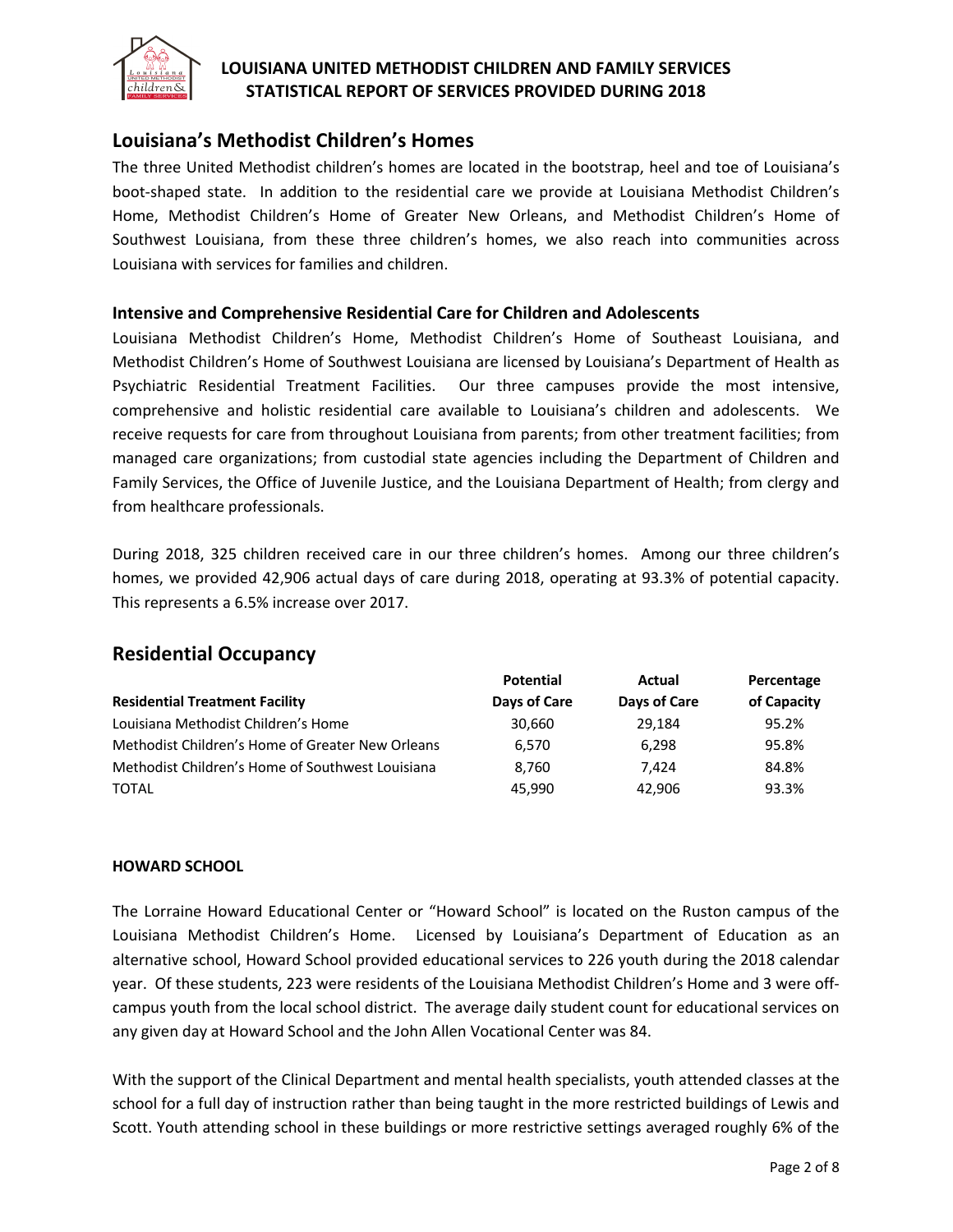

total student population at any given time. Staff from all areas of the facility made it possible for youth to receive more "seat time" in a traditional school setting which helped youth better adjust when returning to their home schools upon discharge. This instructional model is on-going and will hopefully correlate to better student outcomes when the academic school year ends once again in May 2019.

The school, inclusive of the vocational center, consisted of fourteen well-trained and certified professionals along with numerous support staff working to provide quality educational services to youth served. In addition, a part-time guidance counselor worked to meet the needs of youth throughout the year ensuring student schedules matched their graduation plans and academic goals. The guidance counselor's role to evaluate student transcripts, develop student schedules, monitor student progress, and handle the State of Louisiana assessments was an asset to the school and aided in its ability to ensure student success.

End-of-course testing at the high school in 2018 resulted in a passing rate of 65%; this was a 7% increase over the previous year. Also, Carnegie credits were awarded to high school youth that remained in care long enough to complete grading periods. In the middle grades, the English language arts passing rate on the state assessment was 54% while math was lower at 43%. While the results are generally a disappointment, the data points to the high number of discharges, late arrivals, and emotional issues present that generally affect youth behavior as well as overall school performance. Regardless, the data remains as a primary component for the school's focus in planning staff development for the 2019-20 school calendar year.

Only 23% of the students who began the school year and were counted in the October 1 count remained in care and were present for the spring 2018 assessment. This high turnover rate negatively impacts the state calculated school performance score for this alternative school.

In the high school computer lab, the web-based credit recovery program allowed for students to take courses for Carnegie Credit hours toward a high school diploma. Youth earned course credit in classes that they may have previously failed and/or earned credit in classes that would not have otherwise been available through on-campus instructors. In 2018 eleven credits were earned by youth enrolled in computer-based credit courses; this marked a slight increase over the past year. One student earned his HiSET (GED) diploma by taking the required coursework and successfully passing the HiSET exam to achieve this goal.

The Lorraine Howard Educational Center as well as the John Allen Vocational Center offered quality educational experiences for all youth at the Louisiana Methodist Children's Home in 2018. The Education Department of LUMCFS accomplished its stated mission by which all educators and support staff continue to embrace – helping every child to achieve his or her fullest academic potential while providing the essential supports of safety, care, and guidance.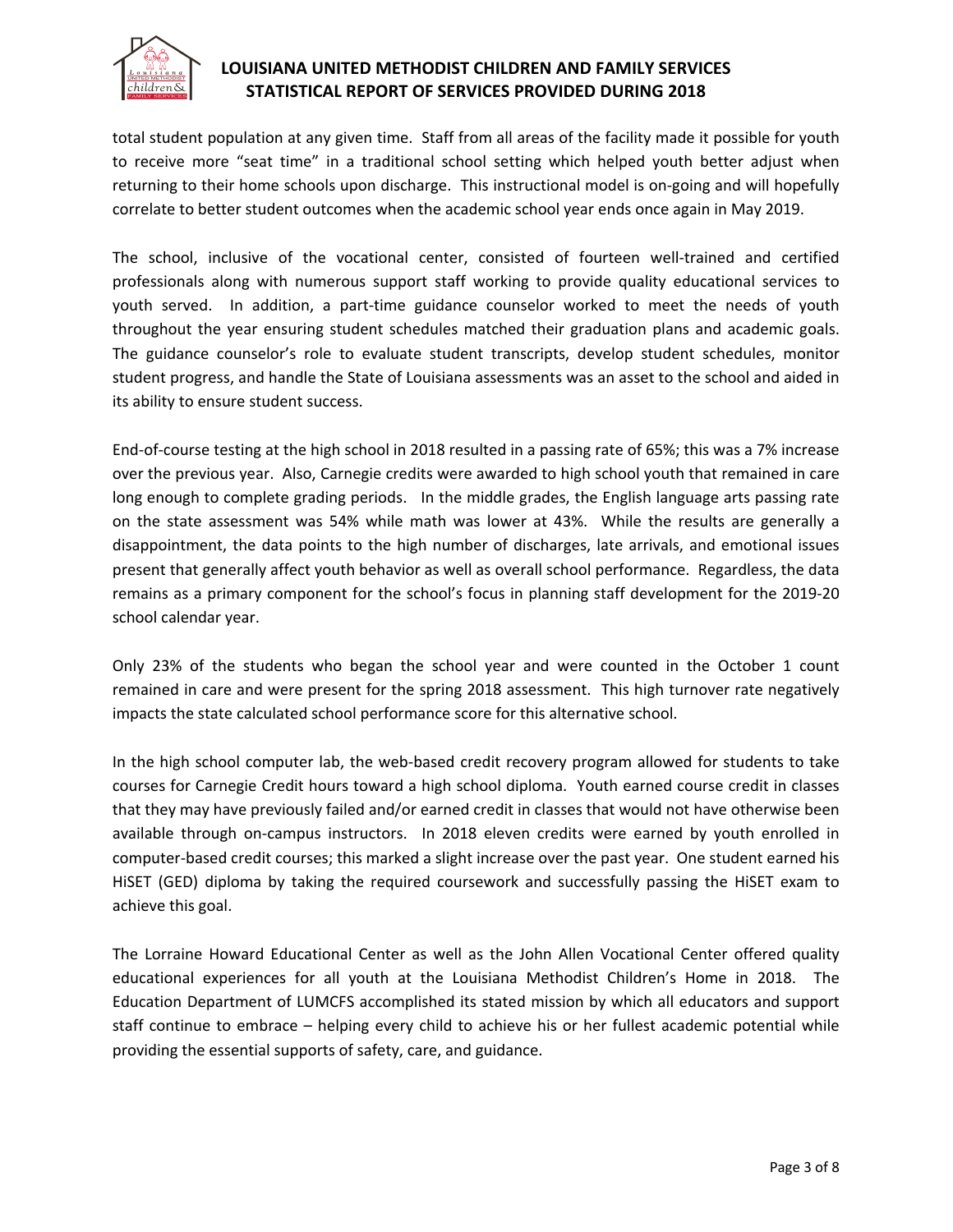

# **The OWL Center**

The OWL Center served over 16,000 individuals in 2018 through a variety of therapeutic, recreational, and educational programs. We continued to offer therapeutic recreation to the youth at all three Methodist Children's Home campuses while increasing outreach programs within the community.

The OWL Center greeted more than 6,000 visitors to the Henning Conference Center last year who participated in agency functions, including summer program activities, staff meetings, and training events. The Henning Conference Center was the site of community events that included weddings, family reunions, workshops, summer camps, and retreats. The Conference Center was also the center of activities for the ReBoot Military Therapeutic Retreat hosted by LMCH.

The Henning Family Lodge continues to be utilized by LMCH youth's family members, volunteers, and staff from satellite offices. LMCH youth enjoy being able to stay with their families and take part in family therapy, including equine-assisted learning sessions. Along with fishing and hiking, a new Gaga ball pit and updated Frisbee golf course provide recreation opportunities for guests. Several families have mentioned that they appreciate the opportunity to spend time together without outside distractions.

With over 2,000 participants in 2018, the ropes course continues to be popular with groups of all ages and backgrounds. Visiting community groups included churches, athletic teams, schools, and business corporations. Ropes activities focus on problem-solving, leadership skills, effective communication, and trust. The staff and youth from LMCH have the opportunity to take part in high and low ropes challenges throughout the year. These elements provide youth with a chance to get out of their comfort zones, and to develop problem-solving and communication skills. It also builds the bond between youth and staff, an essential facet of the CARE model.

The OWL Center continues to have an active volunteer program, hosting groups from as far away as New York and Michigan. OWL volunteers cleared trails, constructed fence, worked in the orchard, painted and cleaned buildings, and worked on various construction projects. Under the supervision of our Screaming OWL Production Manager, volunteers made the majority of the salsa and jelly produced in 2018. A core group of volunteers assisted with various lessons and groups at the equine center throughout the year. Each volunteer group tours the facility.

The therapeutic horsemanship program served over 3,000 individuals in 2018. Youth learn to safely handle, care for, and ride horses, with each week's lesson focused on a life skills theme, such as responsibility, setting goals, following directions, and respect. These classes are a wonderful opportunity for our youth to practice communication, compassion, and patience.

An increased number of community groups participated in Equine Assisted Learning sessions, focusing on group goals like teambuilding, communication, and problem-solving. OWL staff brought horses to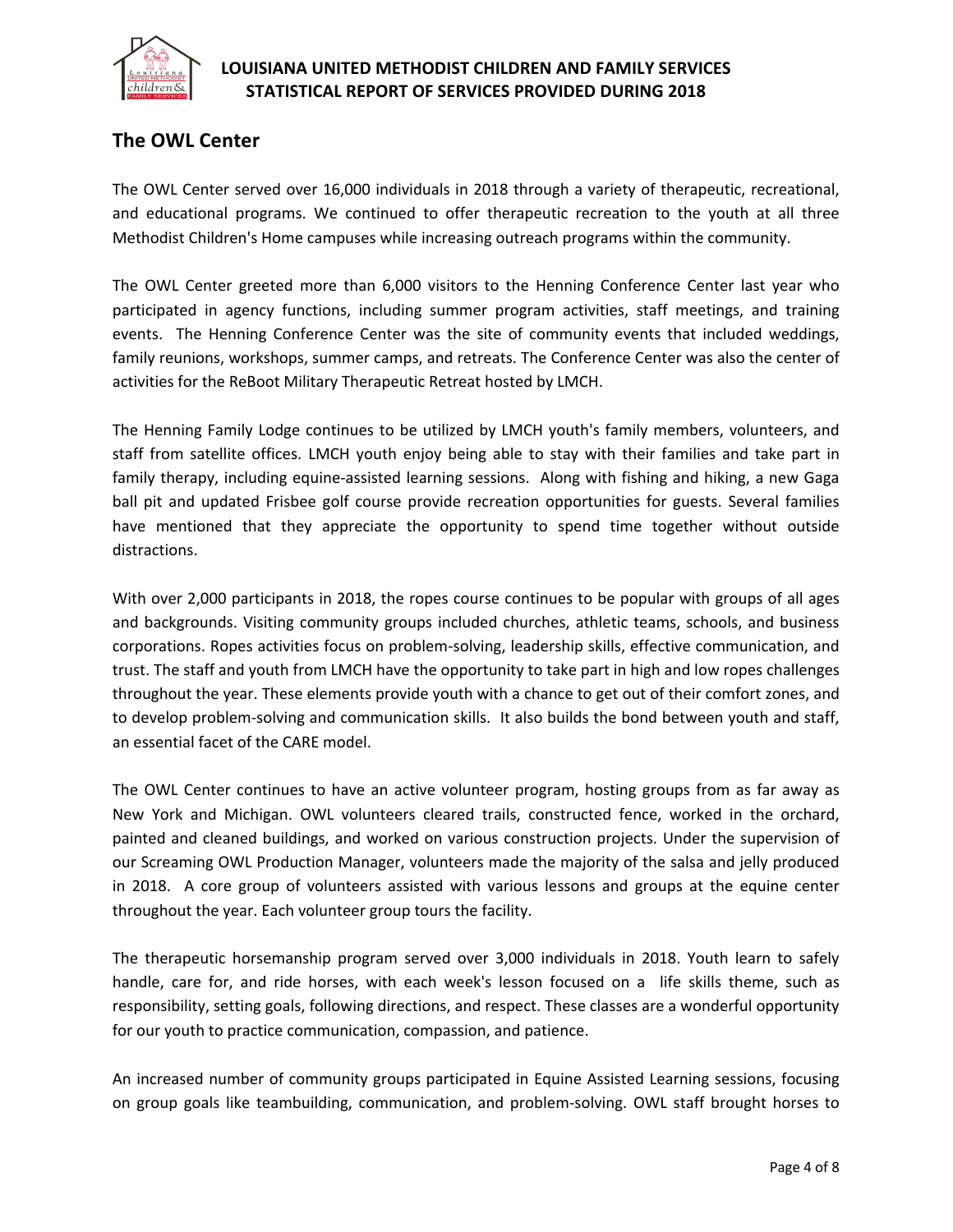

Med Camps of Louisiana weekly during their eight-week summer camp, and also went to their Fall Festival.

Equine Assisted Psychotherapy is a vital part of our equine program and proves that therapy can be beneficial and fun for youth, therapists, and staff alike! In EAP, participants learn about themselves and others by participating in activities with the horses and then processing feelings, behaviors, and patterns. Non-verbal communication, assertiveness, problem-solving, responsibility, and confidence are several examples of the tools developed by EAP. Many MCH youth are not responsive to traditional talk therapy, and EAP is a powerful tool to help them 'unlock' certain habits and destructive behaviors.

The OWL Center was able to offer therapeutic horsemanship classes thanks to our 2 PATH Certified instructors. The number of therapeutic riding lessons for individuals with handicaps increased, as well as therapeutic horsemanship classes for youth from the community. A grant funded by the Living Well Foundation allowed the staff and horses from our equine center to travel to area schools and provide on-site horsemanship classes, leadership activities, and therapeutic riding classes to students from Union and Jackson Parishes.

A new grant this year also allowed us to work with special needs kids from Glenview Elementary school over an eight-week program in which youth from LMCH were able to volunteer as side-walkers and leaders. In addition to the positive impact upon the children receiving services, the LMCH youth who assisted as side-walkers also benefit. Feedback from LMCH residents who served as side-walkers included comments such as: "This program made me realize I could help others." and "This program literally saved my life." (A youth self-harming behaviors who participated in this program as positive reinforcement for choosing safe outlets to vent hurt and anger." This adolescent stopped self-harming as a result of her feeling such pride in the responsibility of "being there" for "her kid" each week!

Another grant has opened the door for us to take the OWL to the classroom in Jackson Parish. Every nine weeks, a different grade participates in outdoor education activities that allow them to visit the OWL Center on three separate occasions, as well as OWL Center staff, to bring the outdoors into the classroom on five additional visits. These grants have provided great opportunities for us to use our resources and animals to teach life science lessons! Teachers and school staff have given positive feedback on our lessons and their effects on pre and post-test scores of the kids' knowledge.

Summer program for our Ruston MCH youth included participating in the high and low ropes course, maze activities, canoeing, swimming, mountain biking, horseback riding, and much more! Each new skill we teach during summer programs helps LMCH youth gain confidence and shows they can learn and succeed, even in challenging situations. We were also able to host a short summer camp for the Mandeville and Sulphur campuses.

This summer, the OWL Center hosted the North Louisiana Rotary Club annual RYLA Leadership camp for the 9th year. Seventy-five teenagers and twenty RYLA camp counselors filled up the bunkhouse and cabins for a week of fun, team building, and personal growth. They participated in swimming, canoeing, the ropes course, maze, and equine-assisted learning activities.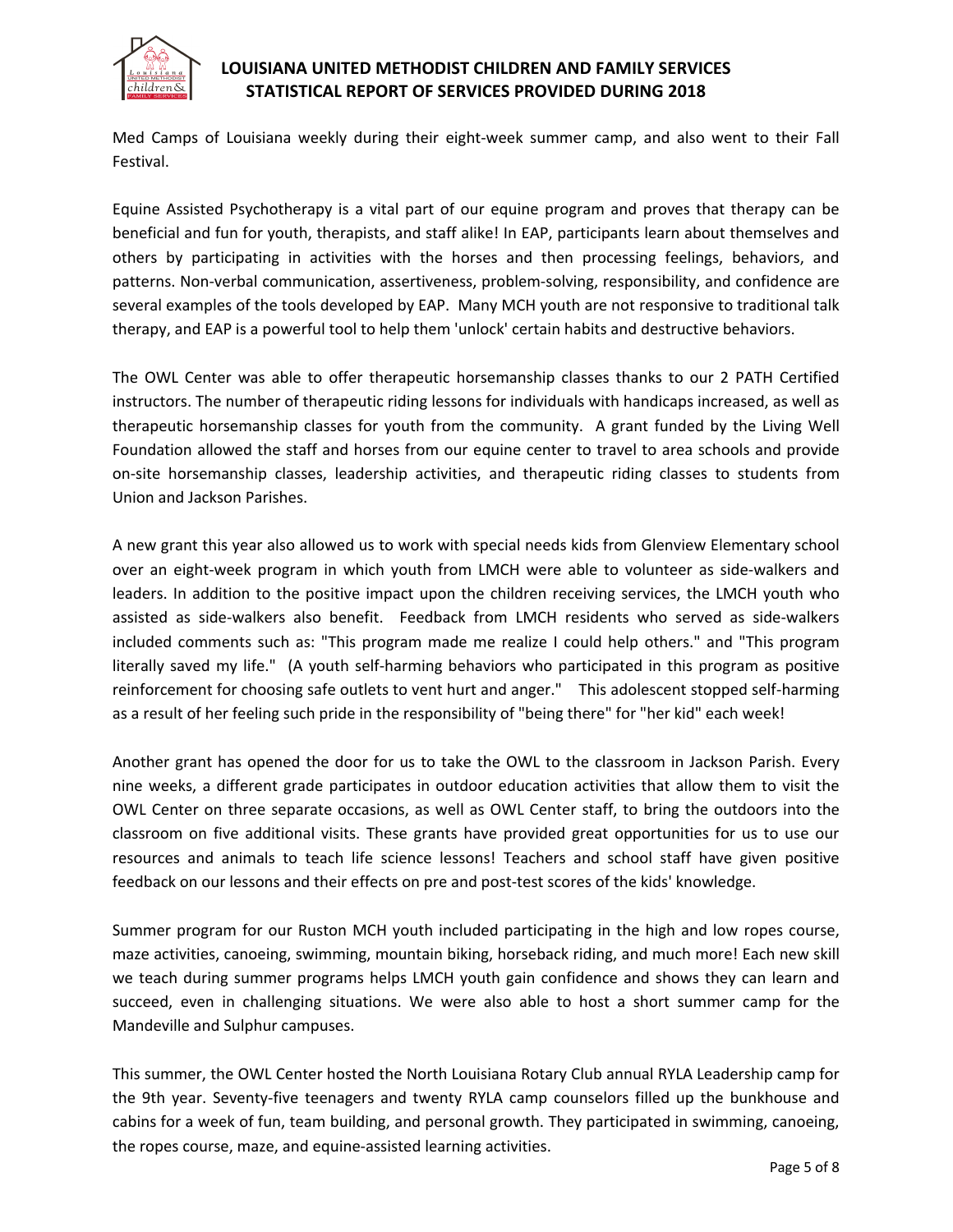

The OWL Center continued to partner with Louisiana Methodist Children's Home's Family Counseling Center in offering equine-assisted therapy for families and individuals.

2018 was a successful year of growth for the OWL Center, and we look forward to touching even more lives in 2019!

## **FAMILY COUNSELING CENTER**

| <b>Programs</b>                                                |     | <b>Families Individuals Sessions</b> |       |
|----------------------------------------------------------------|-----|--------------------------------------|-------|
| <b>Counseling at FCC and Grace UMC</b>                         | 163 | 326                                  | 3,795 |
| <b>Group Sessions</b>                                          | 200 | 241                                  | 22    |
| <b>Health Hut</b>                                              | 48  | 48                                   | 478   |
| <b>Life Choices</b>                                            | 10  | 10                                   | 52    |
| <b>Cypress Springs Elementary School</b>                       | 52  | 52                                   | 854   |
| <b>Headstart</b>                                               | 4   | 4                                    | 4     |
| FCC Community Events at the OWL                                | 56  | 60                                   |       |
| <b>Community Education/Trainings</b>                           |     | 610                                  | 14    |
| Distribution of marketing and educational materials            |     | 3,240                                |       |
| <b>Prevention Services through Publications/Facebook/Radio</b> |     | 5,000                                |       |
| <b>Referrals to Community Services</b>                         | 40  | 40                                   |       |
| <b>Total Served</b>                                            | 573 | 9,631                                | 5,219 |
|                                                                |     |                                      |       |

The table above details the services provided to the community by the Family Counseling Center, the organization's outpatient counseling program located on the grounds of Louisiana Methodist Children's Home in Ruston, Louisiana. The Family Counseling Center served individuals and families in 7 parishes providing mental health counseling and educational services to over 9,600 individuals.

A positive consequence of outgrowing out own facility on the Ruston campus has been the spread of our services into local and surrounding communities. Counseling sessions were provided at FCC, Grace UMC, Headstart, LPECC, Health Hut, Life Choices and Cypress Springs Elementary School. Group counseling sessions were provided at Grace UMC, Cypress Springs Elementary School, LPECC and Headstart.

The Family Counseling Center meets the needs of families by strengthening our specialty areas in children's services, trauma recovery and marriage and family issues. In addition to improving our counseling skills, we strive to be a vital part of the community. A large part of that requires working from a systemic view of community needs and resources. It is our belief that partnering with a purpose across a diverse spectrum of programs and organizations is most effective in addressing the complexity of the mental health issues affecting our community. During 2018 FCC continued to build relationships within the community to help strengthen this collaborative bond.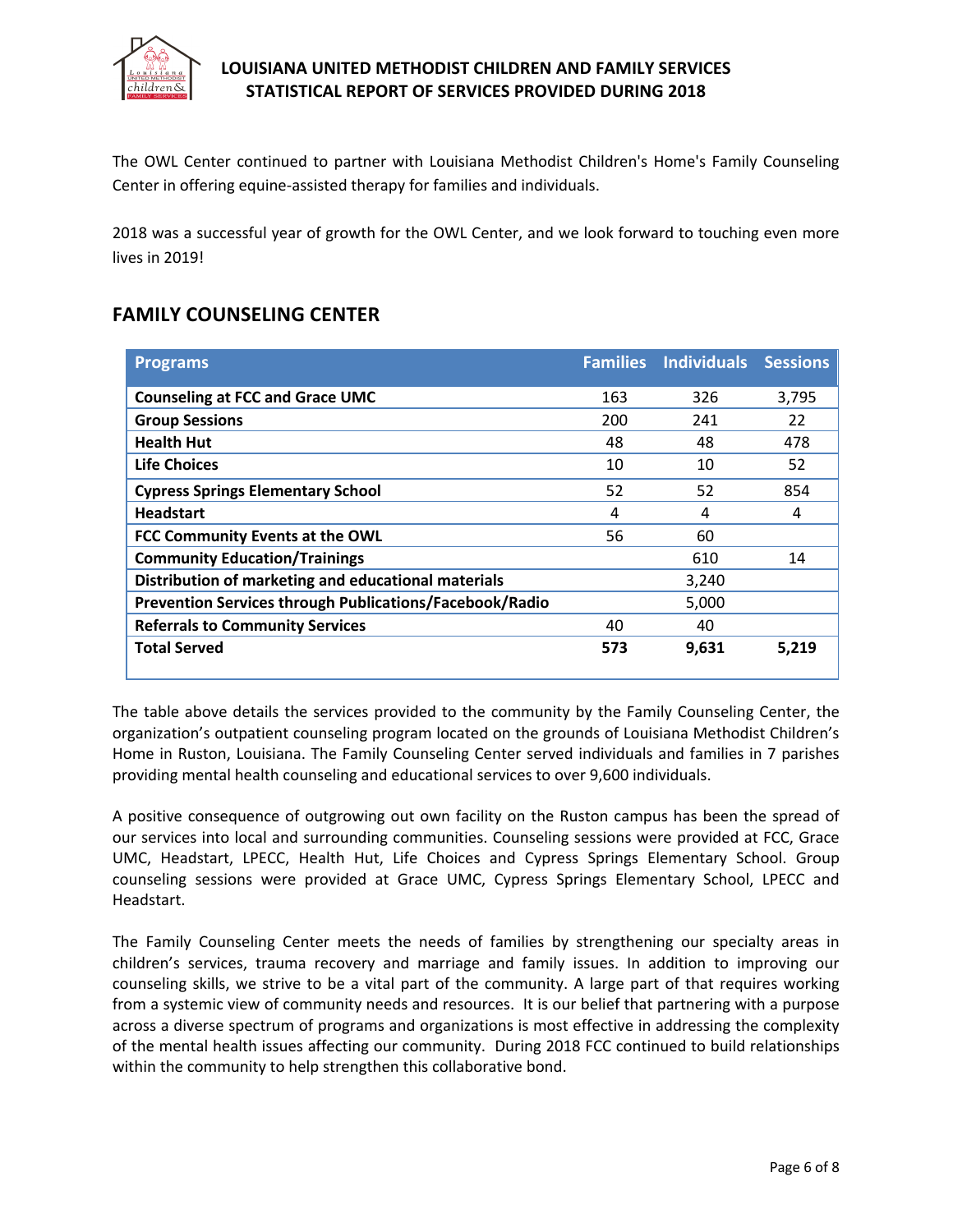

**Funding:** The Family Counseling Center is supported by fee for service revenue, grants and the charitable support received from donors whose contributions allow FCC to continue operations. The non-charitable revenues are detailed in the chart below.

## **LIFE SKILLS TRAINING CENTER**

#### **INDEPENDENT LIVING SKILLS TRAINING AND CASE MANAGEMENT SERVICES**

During 2018, we began a new program design to move away from heavy class room life skills groups to provide in-home support services to youth and care givers in their place of residence. Hosting youth events quarterly is also part of the new program design. We are in transition of finalizing the new programing, and will be transitioning to the new programing completely during 2019.

#### **Monroe Region**

The Monroe Region held 345 structured groups and 24 in-home support sessions. The total number of youth ages 14-17 served was 200. The number of youth included 55 DCFS youth, 102 OJJ youth, 42 private youth. Total male youth was 145, and female youth 55. The number of events held was 5 with 211 youth in attendance. The number of youth completing the program was 1 with a pre-assessment score of 73 and a post-assessment of 94 with a 28% percentage of change between pre and post assessments. Case management services were provided to 16 young adults: 5 male; 11 female; 10 ages 18-21; 6 ages 22-26.

### **Covington Region**

The Covington Region held 31 structured groups and 47 in-home sessions. The total number of youth ages 14-17 served was 301. The number of youth included 301 DCFS. Total male youth was 129, and female 172. The number of events held was 7 with 75 youth in attendance. The number of youth completing the program was 18 with an average pre-assessment score of 82% and a post-assessment score of 93% with a 16% percentage of change between pre and post assessments. Case management services were provided to 21 young adults: 3 male; 18 female; 20 ages 18-21; 1 age 22-26.

### **Lafayette Region**

The Lafayette Region held 58 structured groups and 18 in-home sessions. The total number of youth ages 14-17 served was 47. The number of youth included 47 DCFS. Total male youth was 17, and female 30. The number of events held was 9 with 293 in attendance including a mixture of youth, care givers and community partners. The number of youth completing the program was 1 with an average pre-assessment score of 78% and a post-assessment score of 93% with a 14% percentage of change between pre and post assessments. Case management services were provided to 8 young adults: 2 male; 6 female; 7 ages 18-21; 1 age 22-26.